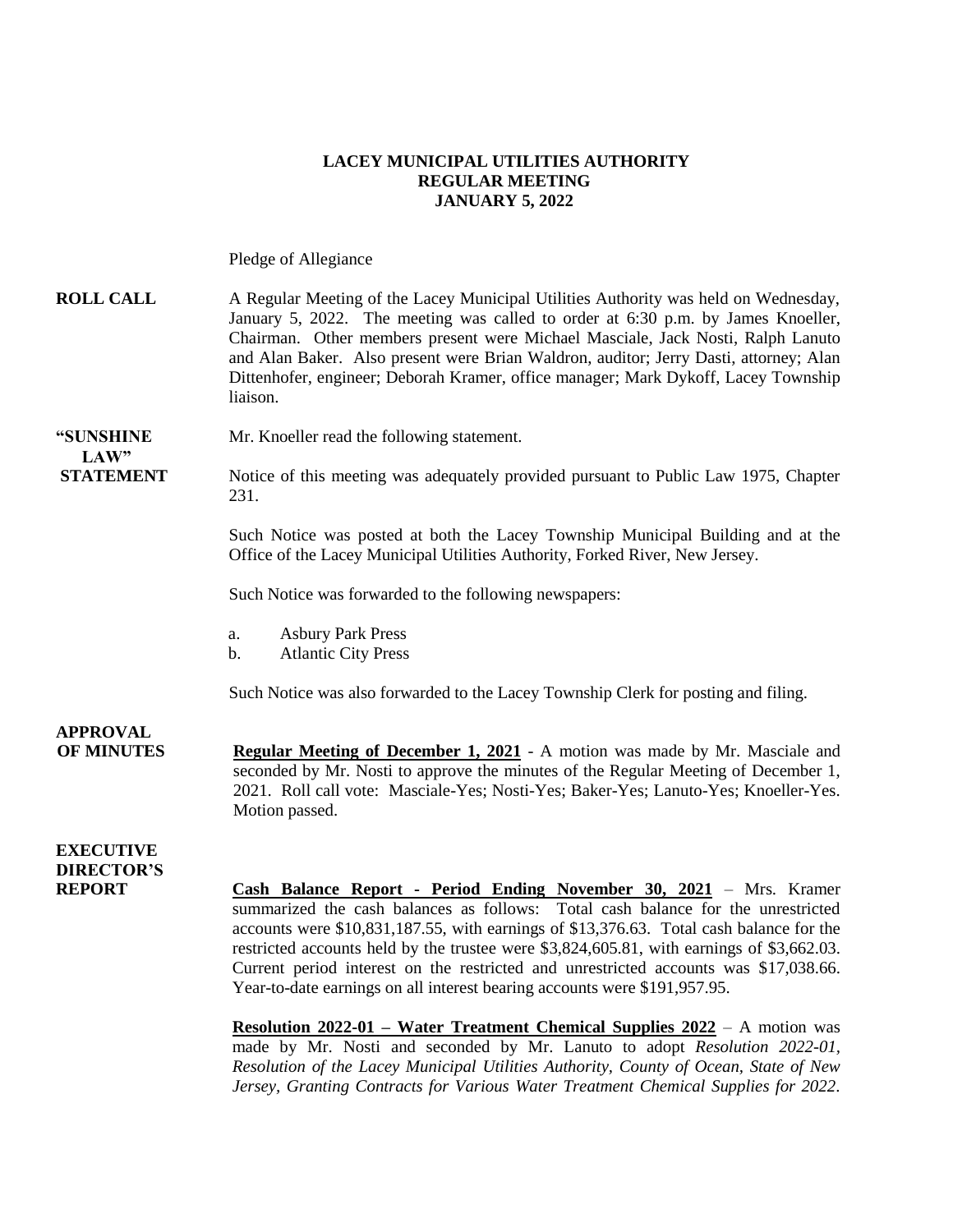Board Meeting January 5, 2022 Page 2

> Roll call vote: Nosti-Yes; Lanuto-Yes; Baker-Yes; Masciale-Yes; Knoeller-Yes. Motion passed.

#### **BUSINESS REPORT** The business report was submitted for review.

## **ENGINEER'S**

**REPORT Resolution 2022-03 – Preliminary Sewer and Water Approval – Antonio Teles** – On recommendation by the Authority's engineer, a motion was made by Mr. Masciale and seconded by Mr. Nosti to adopt *Resolution 2022-03, Resolution of the Lacey Municipal Utilities Authority, County of Ocean, State of New Jersey, Preliminary Sewer and Water Approval, Antonio Teles, Block 1655, Lots 22-25, 33-51* Roll call vote: Masciale-Yes; Nosti-Yes; Baker-Yes; Lanuto-Yes; Knoeller-Yes. Motion passed.

> **Antenna Read and Meter/MXU Replacement Phase 1 –** Mr. Dittenhofer reported a pre-construction meeting was held on November  $10<sup>th</sup>$  and notice to proceed was issued November 12<sup>th</sup>. The installation of the fixed base antenna read system is anticipated for March of 2022. Due to extended lead times the manufacturer is not able to provide the equipment until March of 2022.

> **Cleaning, Televising Sewer Rehabilitation** – Mr. Dittenhofer reported base bid work has been completed by Sewer Rat, LLC including cleaning, televising and manhole rehabilitation. All additional manhole rehabilitation in low lying areas has been substantially completed. His office is recommending payment No. 3 in the amount of \$48,216.00. A formal Change Order will be prepared for the additional Manhole Rehabilitation performed to help address water infiltration.

> **Pole Barn** – Mr. Dittenhofer reported construction of the Pole Barn is complete. Overhead doors, interior/exterior finishes and pavement restoration is complete. His office will conduct a final punch list inspection of the Pole Barn in the first week of January. After final inspection is completed and all items are satisfactory, his office will issue recommendation for final payment.

> **Route 9 Water Service** – Mr. Dittenhofer reported his office is preparing the plans and NJDOT permit application for the Jack and Bore under Route 9.

### **ATTORNEY'S REPORT**

**Holtec Water Main Extension** – Mr. Dasti reported his office prepared the Developer's Agreement with Holtec. His office awaits confirmation that Holtec has posted the original escrow of \$10,000.00.

**Lacey Township Board of Education** – Mr. Dasti reported his office reviewed the proposed new Lease Agreement prepared by the Board of Education, with one minor addition, the Lease Agreement is acceptable. Mr. Knoeller Tabled approving the Resolution upon review of the draft Lease Agreement.

**Water Treatment Chemical Bids** – Mr. Dasti reported his office reviewed the bids submitted in response to the bid solicitation.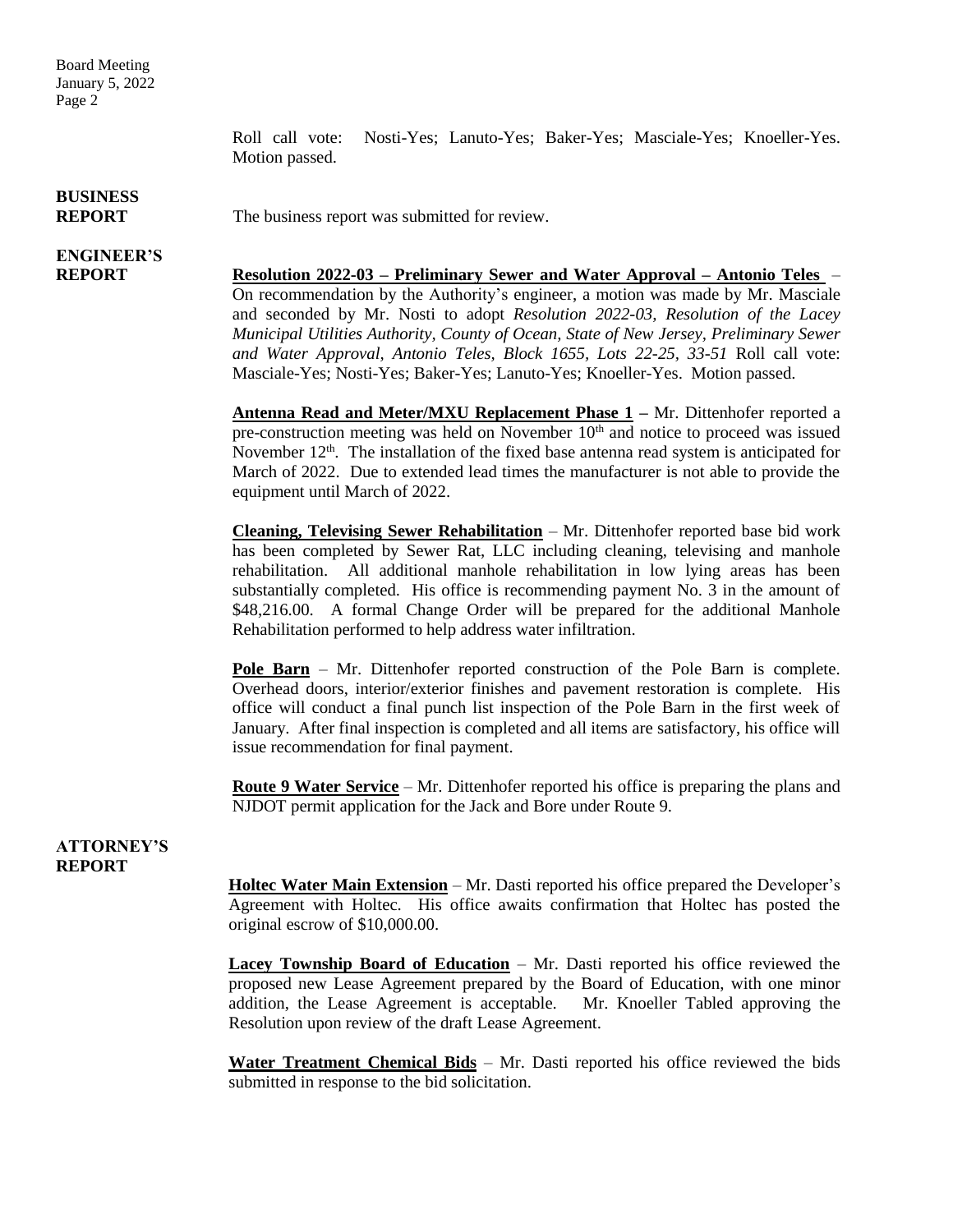| <b>AUDITOR'S</b><br><b>REPORT</b>         | <b>Accountant's Status Report – Month Ended November 30 2021</b> – Mr. Waldron<br>reported sewer revenues had a favorable variance for the month and year-to-date. Water<br>revenues had an unfavorable variance for the month, but favorable year-to-date. Sewer<br>expenses had a favorable variance for the month, but unfavorable on water. User charges<br>resulted in a favorable variance for the month for both water and sewer. |
|-------------------------------------------|------------------------------------------------------------------------------------------------------------------------------------------------------------------------------------------------------------------------------------------------------------------------------------------------------------------------------------------------------------------------------------------------------------------------------------------|
| <b>CORRESPONDENCE</b>                     |                                                                                                                                                                                                                                                                                                                                                                                                                                          |
|                                           | <b>Dorothy Butler, Binnacle Road</b> – Requesting relief of utility bill due to toilet leak.<br>Since the basis of the excessive usage was due to a toilet issue, a waiver of the service<br>charges could not be supported. Offer customer payment plan. Roll call vote: Nosti-<br>Yes; Lanuto-Yes; Baker-Yes; Masciale-Yes; Knoeller-Yes. Motion passed.                                                                               |
|                                           | <b>Alexa Terrone, Clearview Street</b> – Requesting relief of utility bill due pipe leak in<br>crawl space. Since the water from the leak did not go into the sewer system, a motion<br>was made by Mr. Masciale and seconded by Mr. Nosti to grant an adjustment on the<br>sewer charges in the amount of \$256.42 (52,000 gallons). Roll call vote: Masciale-Yes;<br>Nosti-Yes; Baker-Yes; Lanuto-Yes; Knoeller-Yes. Motion passed.    |
|                                           | <b>Yesser Aly, G. Street</b> – Requesting relief of utility bill due pipe leak. Since the water<br>from the leak did not go into the sewer system, a motion was made by Mr. Nosti and<br>seconded by Mr. Lanuto to grant an adjustment on the sewer charges in the amount of<br>\$1,050.40 (162,000 gallons). Roll call vote: Nosti-Yes; Lanuto-Yes; Baker-Yes;<br>Masciale-Yes; Knoeller-Yes. Motion passed.                            |
| <b>OLD</b><br><b>BUSINESS</b>             | There was no old business to discuss.                                                                                                                                                                                                                                                                                                                                                                                                    |
| <b>NEW</b><br><b>BUSINESS</b>             | Mr. Knoeller asked Mr. Masciale and Mr. Lanuto to make recommendations of officers<br>at the Reorganization meeting in February.                                                                                                                                                                                                                                                                                                         |
| <b>PUBLIC BUSINESS/</b><br><b>COMMENT</b> | Regina Discenza, Sunset Drive – Mrs. Discenza asked if Home Depot, and surrounding<br>tenants, have been complying with the snow removal process and not using rock-salt as<br>outlined in the operations agreement. Mr. Knoeller stated the new tenants will be<br>notified of the policy.                                                                                                                                              |
| <b>PAYMENT OF</b><br><b>VOUCHERS</b>      | <b>WHEREAS</b> , the members of the Lacey Municipal Utilities Authority carefully<br>examined all vouchers presented for payment of claims;                                                                                                                                                                                                                                                                                              |
|                                           | NOW, THEREFORE, BE IT RESOLVED by the Lacey Municipal Utilities<br>Authority that:                                                                                                                                                                                                                                                                                                                                                       |
|                                           | Said vouchers in the sum of \$463,978.92 be and the same are hereby<br>approved to be paid.                                                                                                                                                                                                                                                                                                                                              |